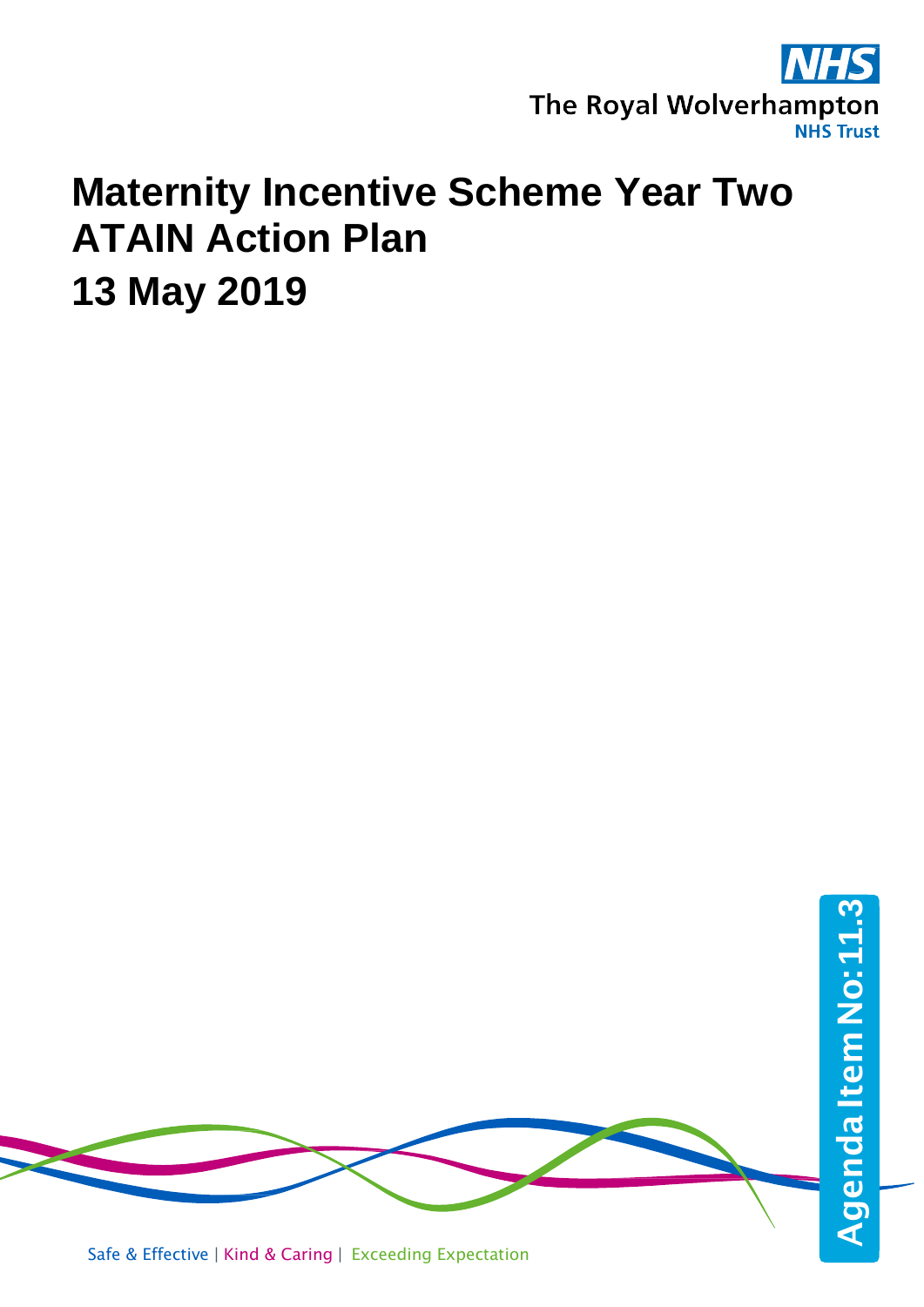# **NHS** The Royal Wolverhampton

| <b>Trust Board Report</b>           |                                                                                                                                                                                                                                                                                                                                                                                                                                                                                                                                                                                                                                                                                                                                                                                                                                                              |  |  |  |
|-------------------------------------|--------------------------------------------------------------------------------------------------------------------------------------------------------------------------------------------------------------------------------------------------------------------------------------------------------------------------------------------------------------------------------------------------------------------------------------------------------------------------------------------------------------------------------------------------------------------------------------------------------------------------------------------------------------------------------------------------------------------------------------------------------------------------------------------------------------------------------------------------------------|--|--|--|
| <b>Meeting Date:</b>                | 13 <sup>th</sup> May 2019                                                                                                                                                                                                                                                                                                                                                                                                                                                                                                                                                                                                                                                                                                                                                                                                                                    |  |  |  |
| Title:                              | Maternity incentive scheme - year two<br><b>ATAIN</b> action plan                                                                                                                                                                                                                                                                                                                                                                                                                                                                                                                                                                                                                                                                                                                                                                                            |  |  |  |
| <b>Executive</b><br><b>Summary:</b> | NHS Resolution is operating a second year of the Clinical Negligence<br>Scheme for Trusts (CNST) maternity incentive scheme to continue to<br>support the delivery of safer maternity care.<br>The maternity incentive scheme applies to all acute trusts that deliver<br>maternity services and are members of the CNST. As in year one,<br>members will contribute an additional 10% of the CNST maternity<br>premium to the scheme creating the CNST maternity incentive fund.                                                                                                                                                                                                                                                                                                                                                                            |  |  |  |
| <b>Action</b><br><b>Requested:</b>  | <b>Agreement of action plan</b>                                                                                                                                                                                                                                                                                                                                                                                                                                                                                                                                                                                                                                                                                                                                                                                                                              |  |  |  |
| For the attention<br>of the Board   | Required standard:<br>a) Pathways of care for admission into and out of transitional care have been<br>jointly approved by maternity and neonatal teams with neonatal involvement<br>in decision making and planning care for all babies in transitional care.<br>b) A data recording process for transitional care is established, in order to<br>produce commissioner returns for Healthcare Resource Groups (HRG)<br>4/XA04 activity as per Neonatal Critical Care Minimum Data Set (NCCMDS)<br>version 2.<br>c) An action plan has been agreed at Board level and with your Local<br>Maternity Systems (LMS) and Operational Delivery Network (ODN) to<br>address local findings from Avoiding Term Admissions Into Neonatal units<br>(ATAIN) reviews.<br>d) Progress with the agreed action plans has been shared with your Board<br>and your LMS & ODN |  |  |  |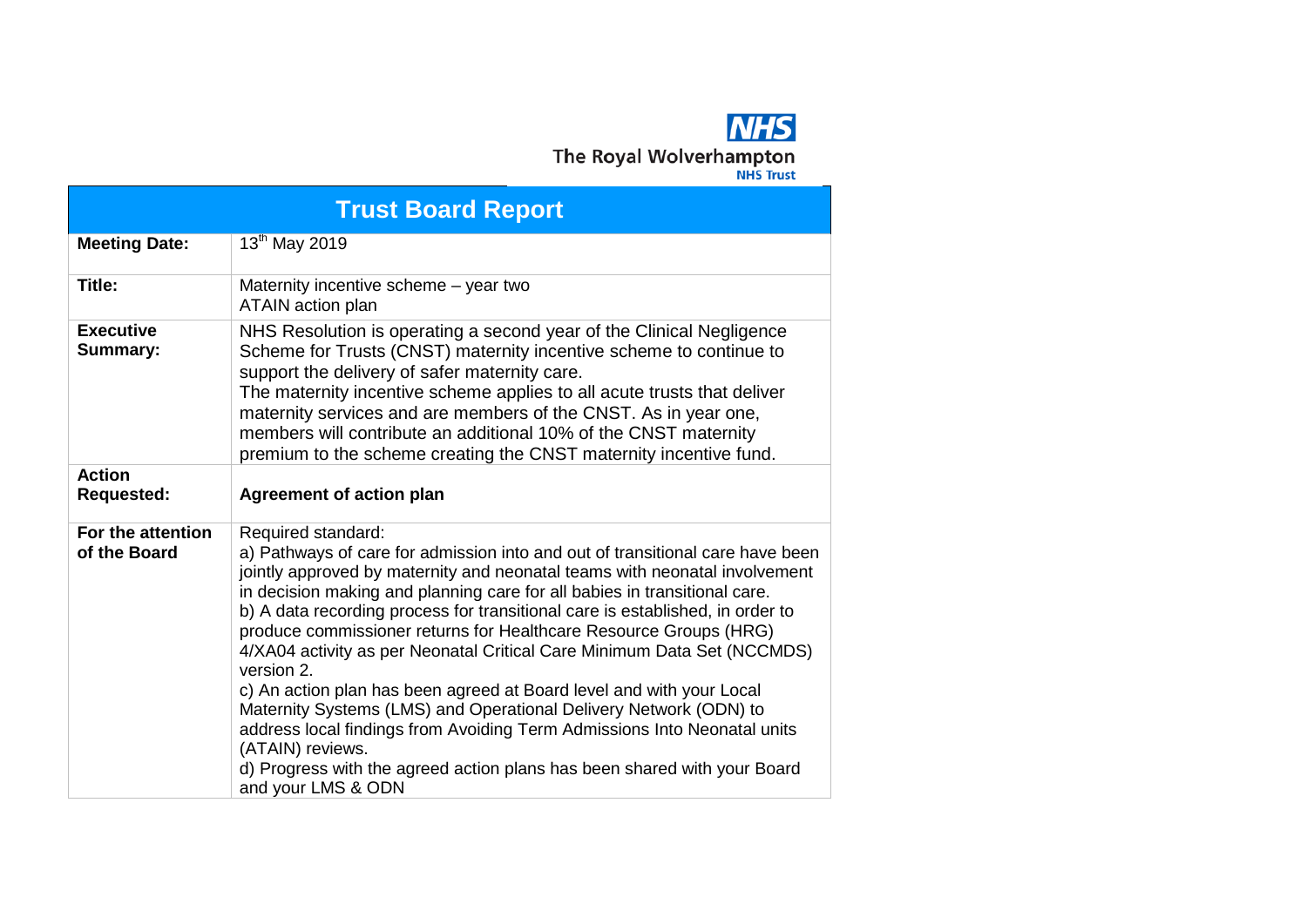| <b>Assure</b>                                                  | This action plan represents work started in 2017 to address term admissions<br>to neonatal unit. Attached action plan shows the progress made to date in<br>relation to reducing unnecessary separation of mother and infant, focusing<br>on the key reasons which lead to admission to Neonatal unit.<br>Key achievements include establishing a transitional care ward where babies<br>requiring additional support can be nursed alongside their mother, reviewing<br>the processes to ensure risks are reduced prior to and during labour, and a<br>robust multi-professional system to review and learn lessons from all term<br>admissions to NNU. Phototherapy units have been updated to more effective<br>units and we have increased the numbers in line with increasing birth rates.<br>A dashboard is being developed locally to enable clear tracking of impact. |
|----------------------------------------------------------------|-------------------------------------------------------------------------------------------------------------------------------------------------------------------------------------------------------------------------------------------------------------------------------------------------------------------------------------------------------------------------------------------------------------------------------------------------------------------------------------------------------------------------------------------------------------------------------------------------------------------------------------------------------------------------------------------------------------------------------------------------------------------------------------------------------------------------------------------------------------------------------|
| <b>Advise</b>                                                  |                                                                                                                                                                                                                                                                                                                                                                                                                                                                                                                                                                                                                                                                                                                                                                                                                                                                               |
| <b>Alert</b>                                                   | Changes to national guidance for hypoglycaemia in newborns has identified<br>the need for more accurate testing specific to newborns and the unit has put<br>actions in place to mitigate risk while equipment is sourced.                                                                                                                                                                                                                                                                                                                                                                                                                                                                                                                                                                                                                                                    |
| <b>Author + Contact</b><br><b>Details:</b>                     | Matron K Cheshire – Matron for neonatal services<br>Ext 5181                                                                                                                                                                                                                                                                                                                                                                                                                                                                                                                                                                                                                                                                                                                                                                                                                  |
| <b>Links to Trust</b><br><b>Strategic</b><br><b>Objectives</b> | 1. Create a culture of compassion, safety and quality<br>2. Proactively seek opportunities to develop our services<br>3. To have an effective and well integrated local health and care system that operates<br>efficiently<br>4. Attract, retain and develop our staff, and improve employee engagement<br>5. Maintain financial health - Appropriate investment to patient services<br>6. Be in the top 25% of all key performance indicators                                                                                                                                                                                                                                                                                                                                                                                                                               |
| <b>Resource</b><br>Implications:                               | Not known at the present as the Directorate are working through an action plan, business<br>cases for bilicoccoon and bilirubinometers are been written.                                                                                                                                                                                                                                                                                                                                                                                                                                                                                                                                                                                                                                                                                                                      |

| <b>CQC Domains</b> | <b>Safe:</b> patients, staff and the public are protected from abuse and avoidable harm.        |
|--------------------|-------------------------------------------------------------------------------------------------|
|                    | <b>Effective:</b> care, treatment and support achieves good outcomes, helping people maintain   |
|                    | quality of life and is based on the best available evidence.                                    |
|                    | <b>Caring:</b> staff involve and treat everyone with compassion, kindness, dignity and respect. |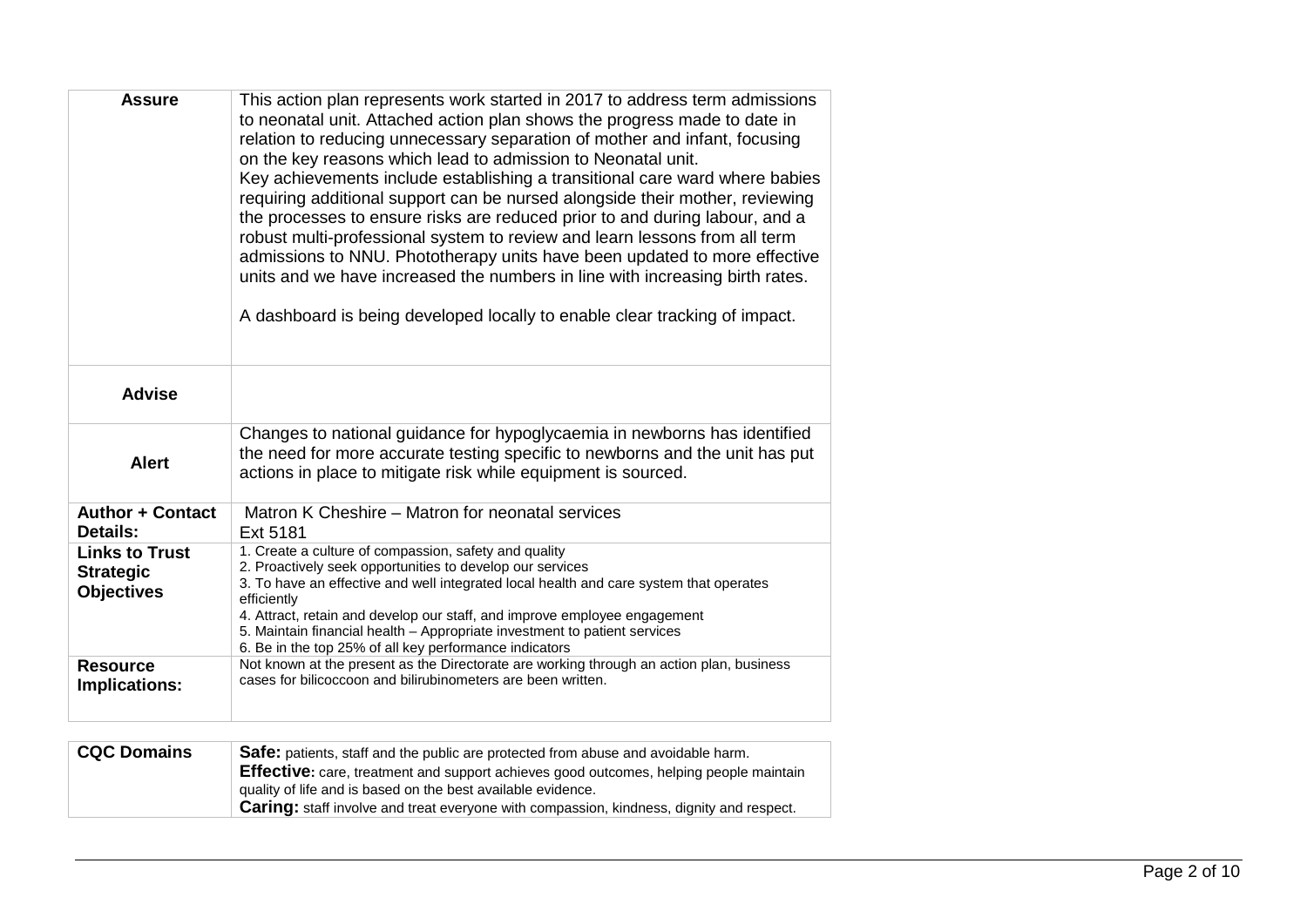|                                                | <b>Responsive:</b> services are organised so that they meet people's needs.                                                                                                                                                                                                                                                                                 |
|------------------------------------------------|-------------------------------------------------------------------------------------------------------------------------------------------------------------------------------------------------------------------------------------------------------------------------------------------------------------------------------------------------------------|
|                                                | <b>Well-led:</b> the leadership, management and governance of the organisation make sure it's<br>providing high-quality care that's based around individual needs, that it encourages learning<br>and innovation, and that it promotes an open and fair culture.                                                                                            |
| <b>Equality and</b><br><b>Diversity Impact</b> | None                                                                                                                                                                                                                                                                                                                                                        |
| <b>Risks: BAF/TRR</b>                          |                                                                                                                                                                                                                                                                                                                                                             |
| <b>Risk: Appetite</b>                          |                                                                                                                                                                                                                                                                                                                                                             |
| <b>Public or Private:</b>                      | Public                                                                                                                                                                                                                                                                                                                                                      |
| <b>Other formal</b><br>bodies involved:        | NHS Resolution (MIS@resolution.nhs.uk)<br>Local Maternity Systems (LMS) and Operational Delivery Network (ODN)                                                                                                                                                                                                                                              |
| <b>References</b>                              | NHS Resolutions (2018) Maternity incentive scheme – year two<br>https://resolution.nhs.uk/wp-content/uploads/2018/12/maternity-incentive-<br>scheme-year-two.pdf                                                                                                                                                                                            |
| <b>NHS</b><br><b>Constitution:</b>             | In determining this matter, the Board should have regard to the Core<br>principles contained in the Constitution of:<br>Equality of treatment and access to services<br>High standards of excellence and professionalism<br>Service user preferences<br>Cross community working<br><b>Best Value</b><br>Accountability through local influence and scrutiny |

**Report Details** 

| <b>Appendices</b> |
|-------------------|
| ATAIN action plan |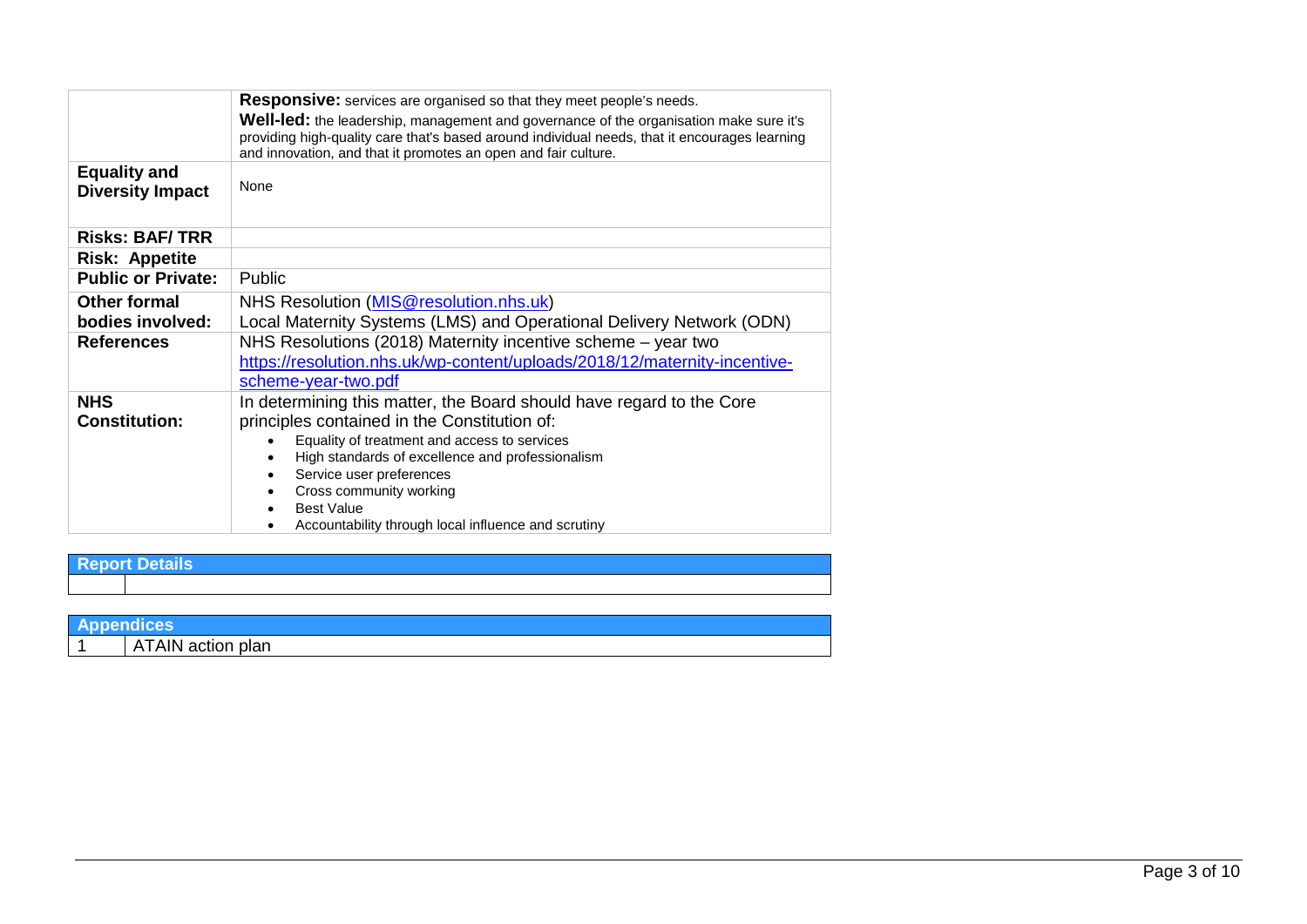## **Maternity Incentive Scheme – Year Two**

# **Can you demonstrate that you have transitional care (TC) services to support the Avoiding Term Admissions Into Neonatal units Progamme?**

The maternity incentive scheme includes ten maternity safety actions; this action plan addresses identified and modifiable local factors from Avoiding Term Admissions Into Neonatal units (ATAIN) reviews for Safety action 3.

### **Key**

**Green – Action complete / system established**

**Amber – Action in progress**

#### **Red – Action to be addressed**

|                  | Area of focus            | <b>Actions</b>                                                                 | Progress and date | <b>Time Scale</b><br>& Identified<br>Lead | <b>RAG - Evidence</b><br>to support |
|------------------|--------------------------|--------------------------------------------------------------------------------|-------------------|-------------------------------------------|-------------------------------------|
| $\overline{1}$ . | ATAIN guidance published | Robust system of<br>identifying term<br>admissions to neonatal<br>units (NNU). |                   | Completed<br>August<br>2018               |                                     |
|                  |                          | Establish multi-<br>professional ATAIN group<br>and terms of reference         |                   | Completed<br>August<br>2018               |                                     |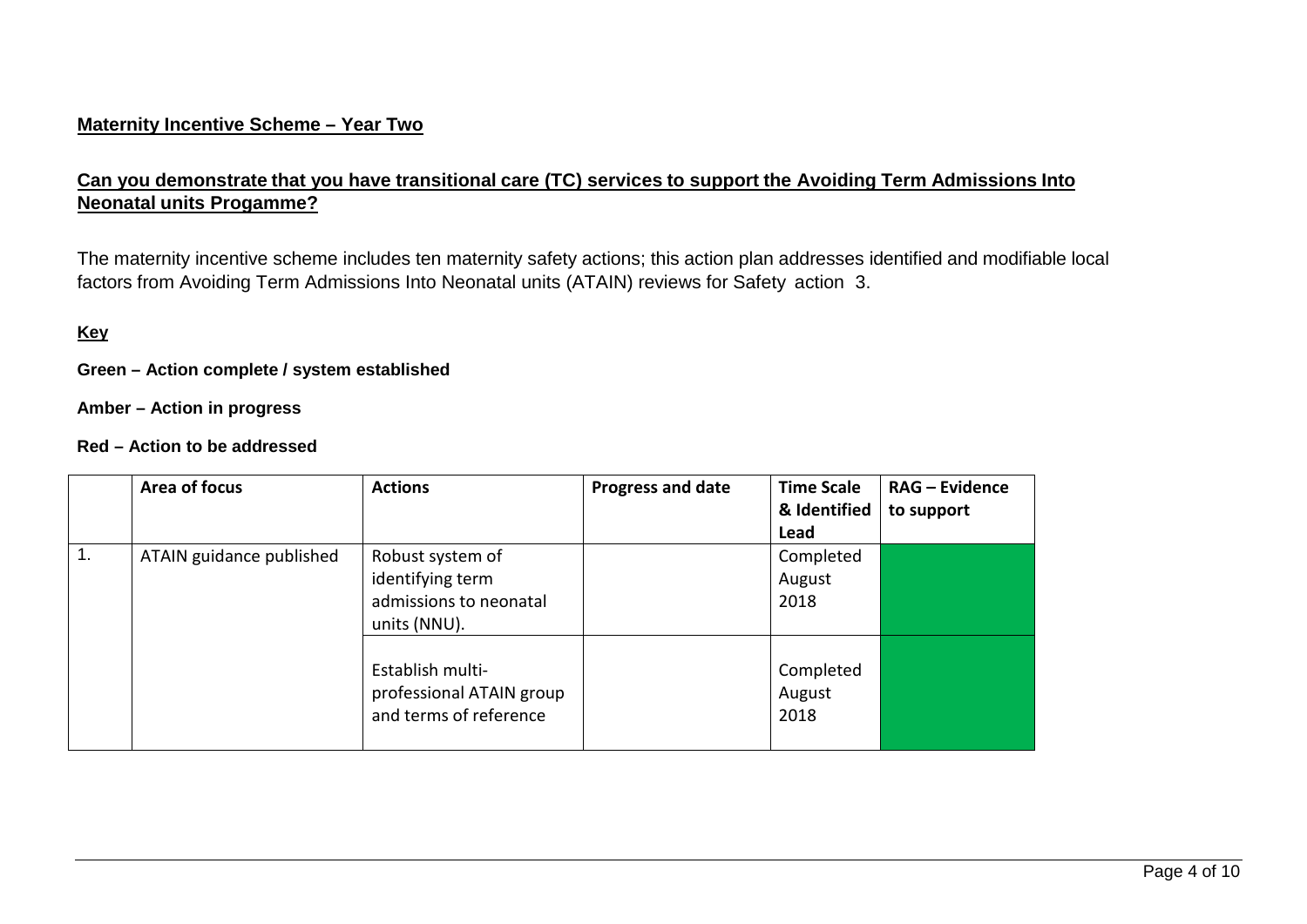|                  |          | Term admissions themes<br>and selected cases are<br>reviewed by the ATAIN<br>group - lessons learnt<br>shared via multi-<br>professional groups | <b>Admissions to NNU</b><br>reviewed and learning<br>shared through Term<br>admission group and<br>maternity neonatal<br>forum. | August<br>2018<br>Completed                           |  |
|------------------|----------|-------------------------------------------------------------------------------------------------------------------------------------------------|---------------------------------------------------------------------------------------------------------------------------------|-------------------------------------------------------|--|
|                  |          | Data will be shared<br>monthly via neonatal<br>dashboard                                                                                        | Jan 2019<br>Plans been made for a<br>unit dashboard.                                                                            | <b>July 2019</b>                                      |  |
| $\overline{2}$ . | Jaundice | Phototherapy delivered in<br>transitional care and post-<br>natal wards to reduce<br>separation.                                                |                                                                                                                                 | Completed                                             |  |
|                  |          | Earlier identification of<br>jaundiced infants in the<br>community to reduce<br>numbers requiring<br>admission to NNU                           | Trial of<br>transcutaneous<br>bilirubinometers on<br>postnatal ward                                                             | Maternity<br>ward<br>manager<br>Completed<br>Dec 2018 |  |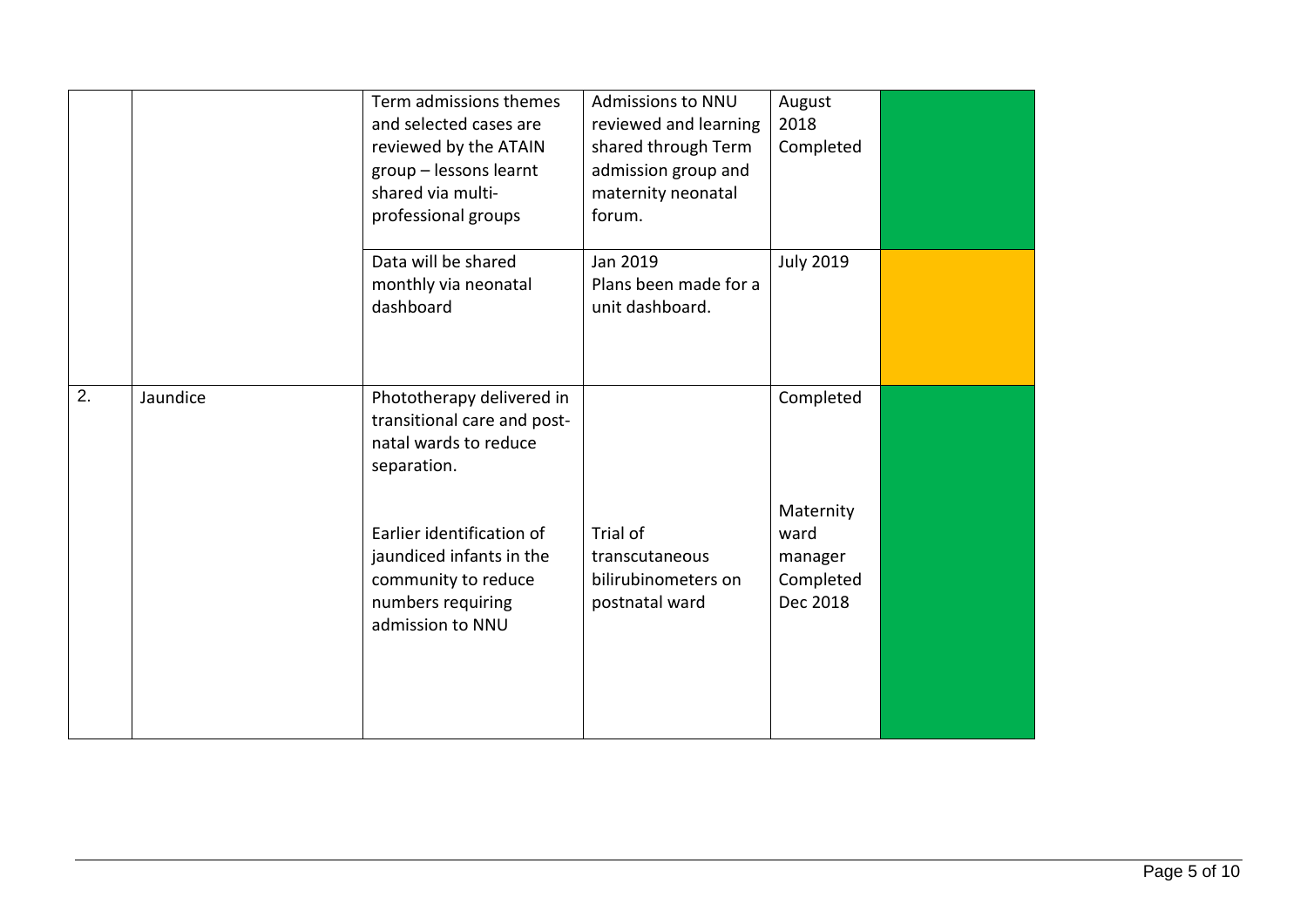|    |             |                                                                                      | Business case for<br>transcutaneous<br>bilirubinometers.                                                                                 | Group<br>manager<br>May 2019                            |  |
|----|-------------|--------------------------------------------------------------------------------------|------------------------------------------------------------------------------------------------------------------------------------------|---------------------------------------------------------|--|
|    |             | Increase number of<br>phototherapy units as<br>birthrate increases and               | <b>Business case for</b><br>purchase of additional<br>phototherapy devices<br>including Bilicoccoon<br>to minimise<br>separation agreed. | February<br>2019<br>Group<br>manager                    |  |
| 3. | Respiratory | Audit process in place to<br>review term admissions<br>with respiratory<br>symptoms. | Monthly case reviews                                                                                                                     | Completed<br>Consultant<br><b>ATAIN lead</b>            |  |
|    |             | Feedback mechanism in<br>place to share learning                                     | Monthly Multi<br>professional meetings                                                                                                   | Completed                                               |  |
|    |             |                                                                                      | Pathways reviewed                                                                                                                        | Completed                                               |  |
|    |             | Identified potential<br>pathway from another<br>trust in network.                    | Local pathway to be<br>finalised involving<br>neonatal outreach<br>service within<br>maternity                                           | <b>July 2019</b><br>TC ward<br>manager /<br><b>ANNP</b> |  |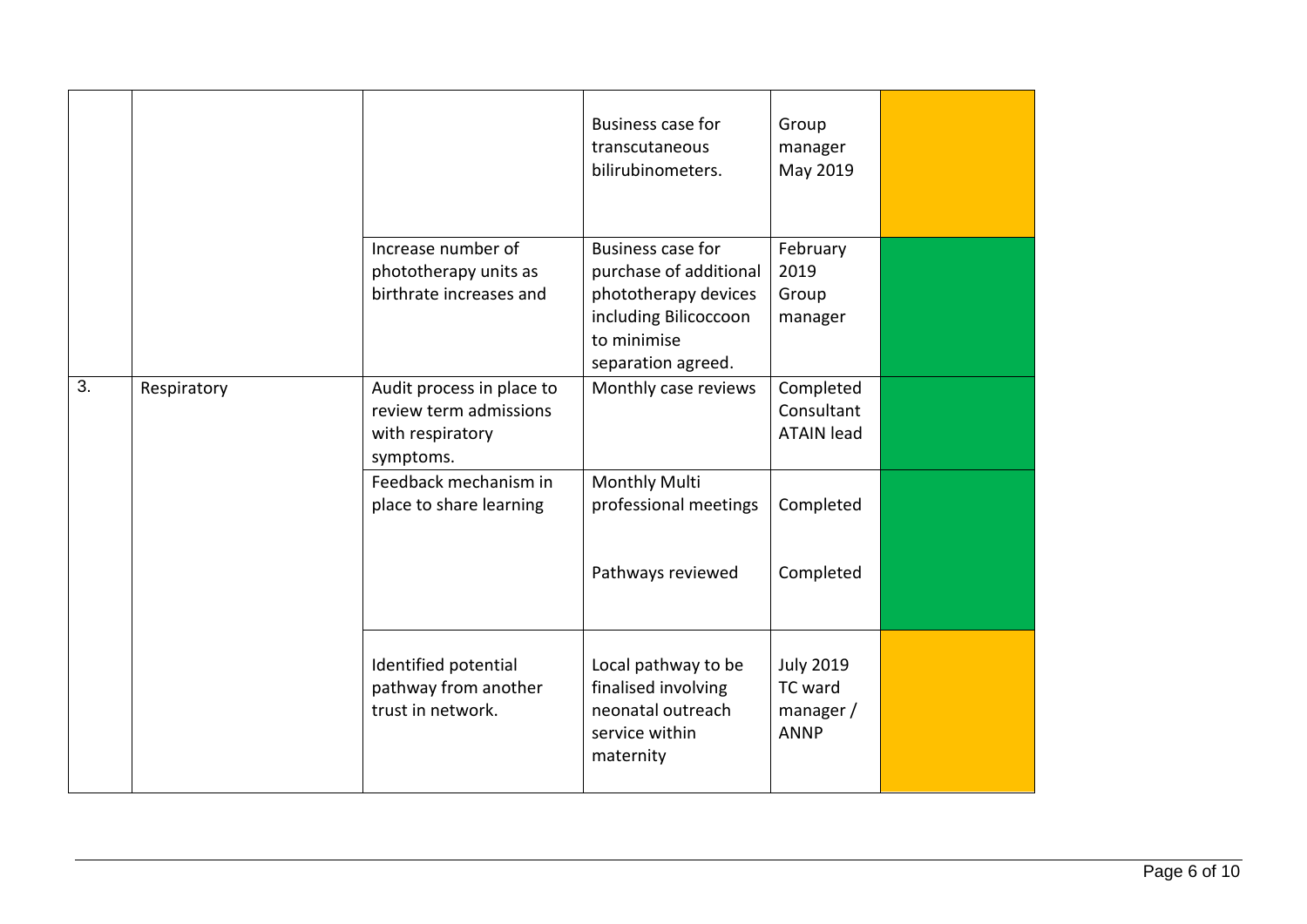|    |               | Educational needs of TC<br>staff identified training<br>needs         | <b>Educational package</b><br>and competencies for<br>all staff grades<br>developed                                          | February<br>2019<br><b>PEF</b><br>completed                   |  |
|----|---------------|-----------------------------------------------------------------------|------------------------------------------------------------------------------------------------------------------------------|---------------------------------------------------------------|--|
| 4. | Hypoglycaemia | National guidance<br>identified                                       | New guidance<br>implemented in line<br>with national<br>requirements.                                                        | Completed<br>04/18                                            |  |
|    |               | Review of case identified<br>via monthly audit process                | Every admission<br>reviewed and learning<br>shared through local<br>governance meetings.                                     | Completed<br><b>July 2018</b><br>Infant<br>feeding<br>midwife |  |
|    |               | Identification in gap in<br>near patient testing on<br>postnatal ward | Change in local<br>practice to mitigate<br>risk. Repeat samples<br>will be done using<br>blood gas analyser on<br><b>NNU</b> | Completed<br>Dec 2018                                         |  |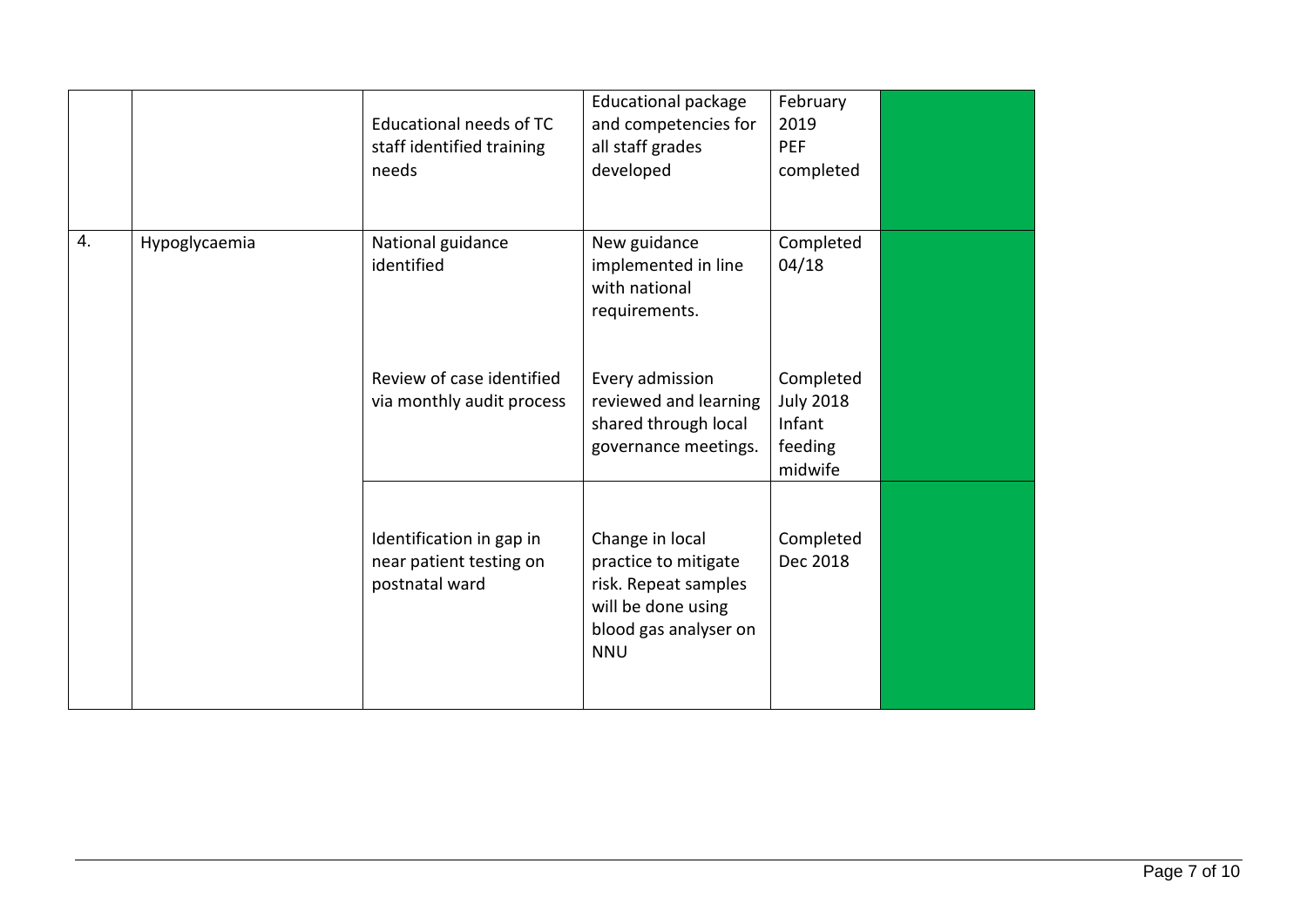|    |          | National gold standard<br>requires hypoglycaemia<br>managed using equipment<br>calibrated to accurate<br>readings at high or low<br>levels                                                                                                                                                                              | <b>Business case for</b><br>purchase of<br>appropriate<br>equipment to meet<br>national standard to<br>be submitted                                                                                              | <b>July 2019</b><br>Group<br>manager                                         |  |
|----|----------|-------------------------------------------------------------------------------------------------------------------------------------------------------------------------------------------------------------------------------------------------------------------------------------------------------------------------|------------------------------------------------------------------------------------------------------------------------------------------------------------------------------------------------------------------|------------------------------------------------------------------------------|--|
| 5. | Asphyxia | Reviews including<br>neonatal, obstetric and<br>midwifery teams.<br>Justification for planned<br>birth before 39 weeks<br>Steroids<br>Lead Midwife for<br>MTU/MIU commenced<br>role to monitor all delays<br><b>New Staffing Model</b><br>introduced - dedicated<br>team familiar with aims<br><b>RAG Rating System</b> | Robust review system<br>in place to review<br>weekly - lessons<br>shared via governance<br>reports/newsletter<br>All delays monitored<br>by Risk Management<br>Team<br>Delay Audit Ongoing<br>3/12 data collated | Maternity<br>Midwifery<br>safety<br>champion<br>Completed<br>January<br>2019 |  |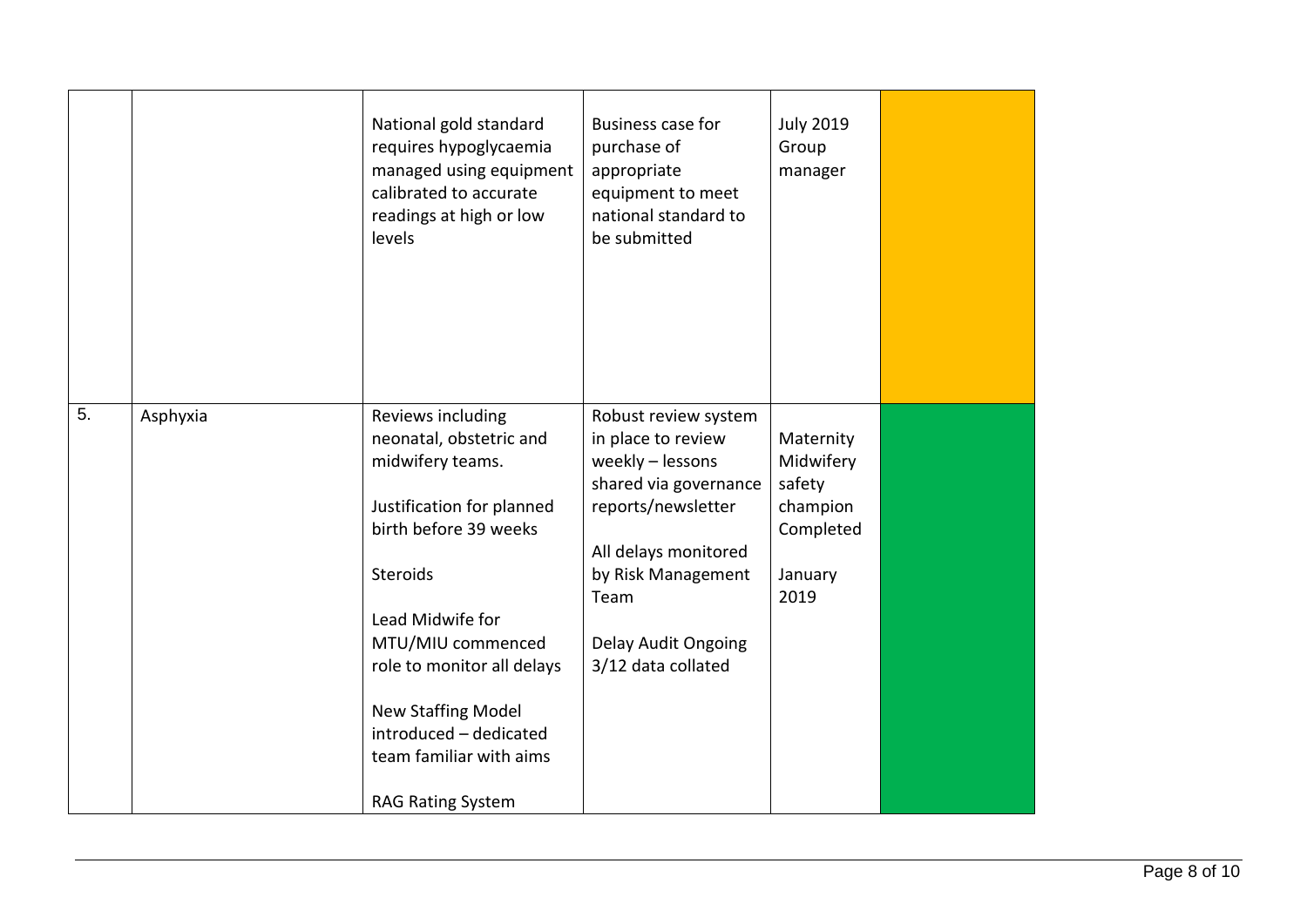|    |                                                                                      | introduced to highlight<br>delayed inductions<br>Datix completed for all<br>inductions delayed > 8<br>hours/labourers delayed ><br>1 hour |                                                                                             |                                                                                 |  |
|----|--------------------------------------------------------------------------------------|-------------------------------------------------------------------------------------------------------------------------------------------|---------------------------------------------------------------------------------------------|---------------------------------------------------------------------------------|--|
| 6. | Hypothermia<br>(monthly audit process<br>hasn't identified any<br>admissions to NNU) | Provision of heated cots<br>for use in transitional care<br>wards.                                                                        | Purchased and<br>guidance for use<br>embedded                                               | Completed                                                                       |  |
|    |                                                                                      |                                                                                                                                           | Review of pathway for<br>at risk babies                                                     | Postnatal<br>ward<br>manager /<br><b>TC</b> ward<br>manager<br><b>June 2019</b> |  |
| 7. | Infants at risk of infection                                                         | Neonatal assessment and<br>delivery of antibiotics<br>where appropriate within<br>an hour of birth on<br>delivery suite                   | <b>Established local</b><br>practice and<br>designated TC nurses<br>available to assist     | Completed                                                                       |  |
| 8. | Infants 34 - 36 weeks<br>gestation                                                   | Staffing model for TC<br>reviewed to maximize<br>capacity and allow<br>admission directly from                                            | Staffing includes one<br>nurse, one midwife<br>and a band 3 support<br>worker on each shift | Completed                                                                       |  |